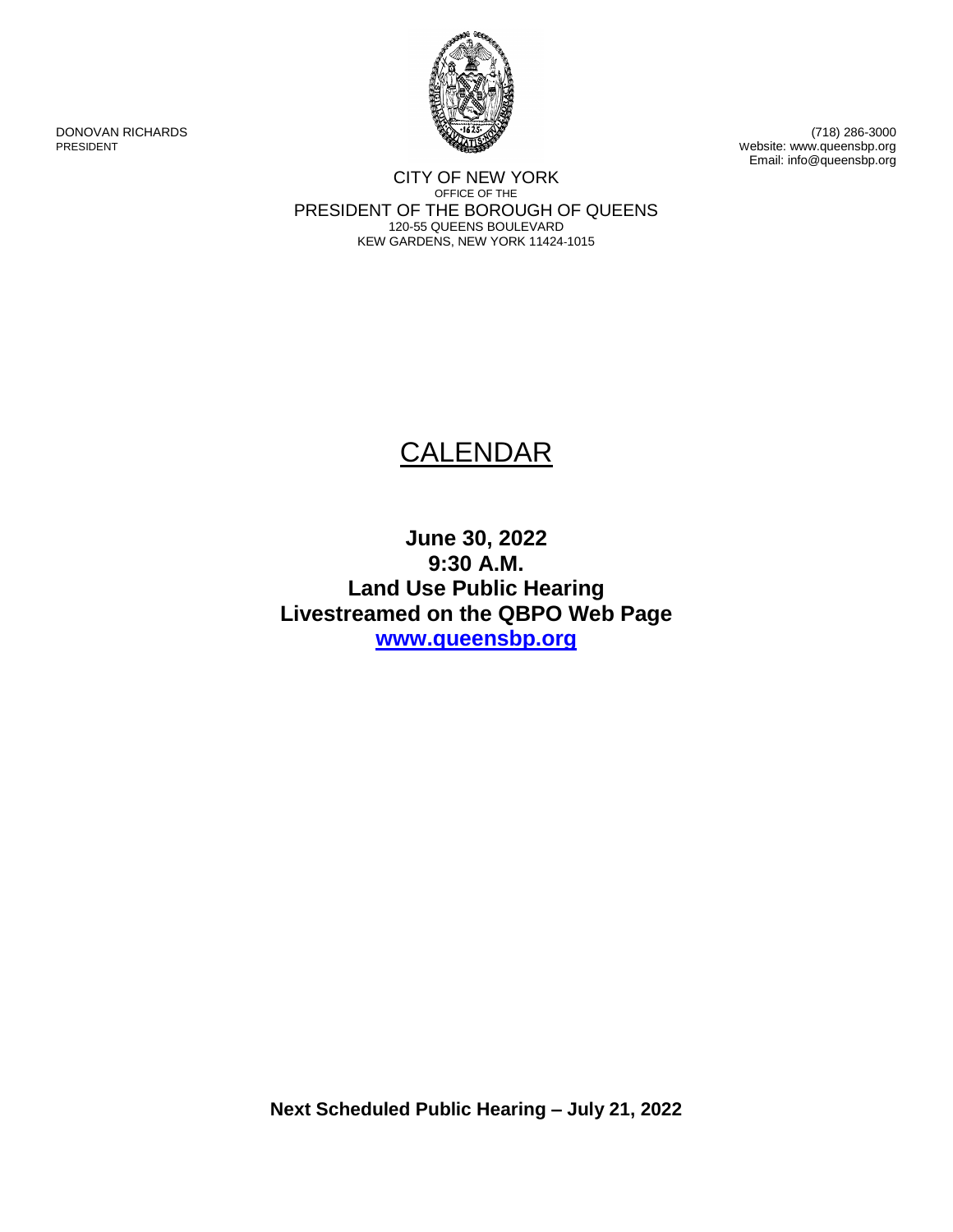# **PLEASE READ IF YOU ARE TESTIFYING**

**Good morning! Welcome to this morning's Land Use Public Hearing livestreamed at the Queens Borough President's website, [www.queensbp.org.](http://www.queensbp.org/)**

For those who wish to virtually testify, and haven't already pre-registered for speaking **time, you may do so by visiting [www.queensbp.org/landuse.](http://www.queensbp.org/landuse) Please note your opportunity to speak will follow those who are pre-registered. If at any point you need assistance, please notify our Planning Staff at the contact information below.**

**Written testimony is welcome from those who are unable to testify remotely. All written testimony must be received today by 5:00 p.m., and may be submitted by e-mail to [vgarvey@queensbp.org](mailto:vgarvey@queensbp.org) or by conventional mail sent to the Office of the Queens Borough President at 120-55 Queens Boulevard - Room 226, Kew Gardens, NY 11424.**

**The public hearing shall be conducted in the following manner:**

- **The applicant will be called to give a description of the zoning action requested, an explanation of the proposed project and respond to any questions from the Chair.**
- **The floor will then be opened for public speakers. Each speaker will have three minutes. A signal will be heard and notice will be displayed when three minutes have passed. When you are called:**
	- ✔ **Please identify yourself for the record and if you are formally speaking as a representative or member of a group,**
	- ✔ **The Calendar Number/Application you are speaking about, and**
	- ✔ **Whether you are for or against the item. Then you may begin your testimony.**
- **At the discretion of the Chair, if there are a large number of speakers on any particular item it may be put on second call. Speakers for and against that item may also be called to testify on an alternating basis.**
- **Please note that in order to testify at this virtual hearing, you must keep your camera on during your testimony and display your name accurately on Zoom. If at any point you have technical issues, please let our Planning Staff know in the chat and we will assist you.**

**Thank you for your cooperation.**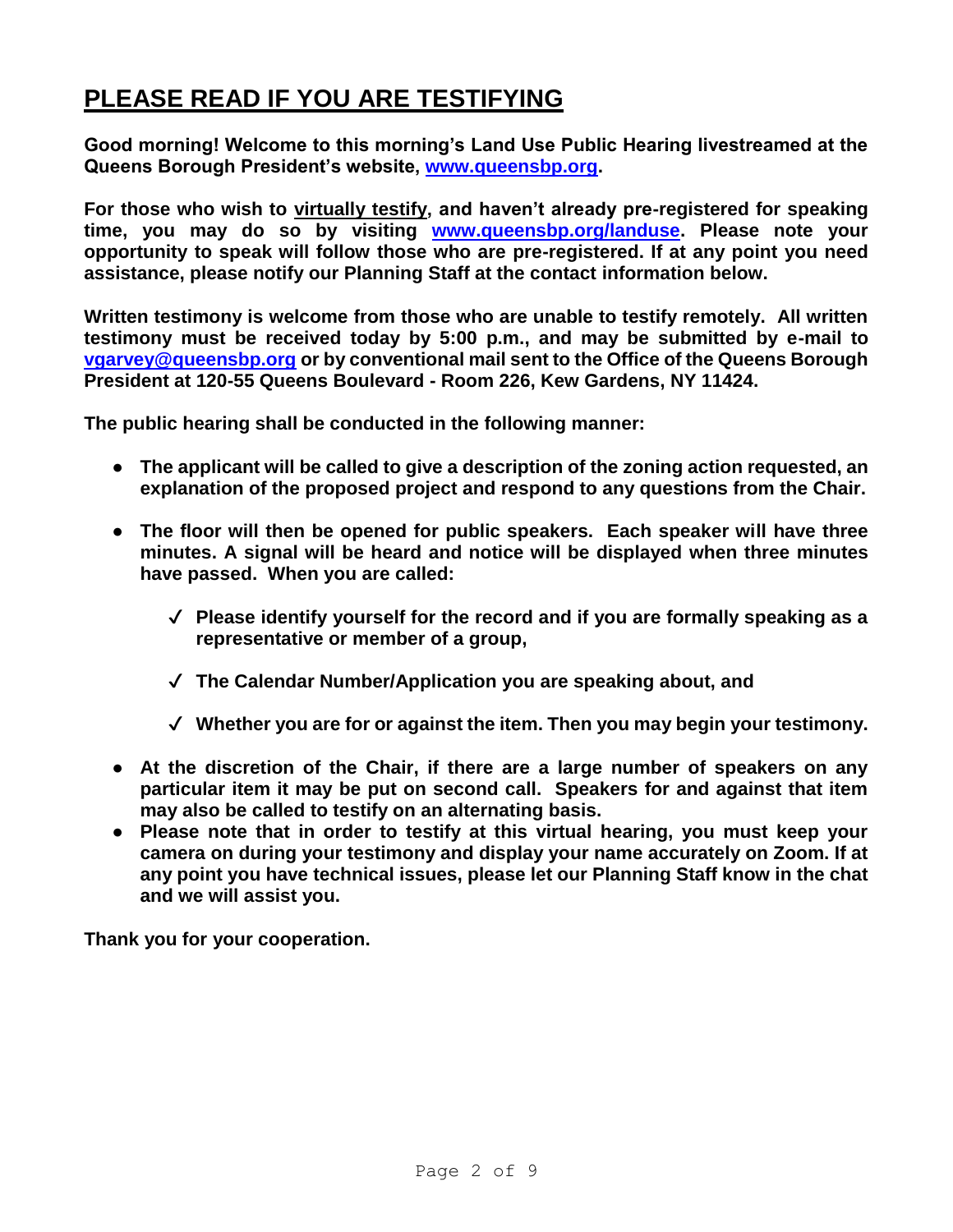### **APPLICATION: ULURP #220133 ZMQ APPLICANT: Dr. Robert Thomas**

**IN THE MATTER OF** an application submitted by Sheldon Lobel P.C. on behalf of Robert Thomas pursuant to Sections 197-c and 201 of the New York City Charter for an amendment of the Zoning Map, Section No. 13d:

- 1. changing from an R5 District to an R5D District property bounded by Metropolitan Avenue, 79th Street, a line midway between Metropolitan Avenue and 67th Road, and a line 50 feet westerly of 79th Street; and
- 2. establishing within the proposed R5D District a C2-3 District bounded by Metropolitan Avenue, 79th Street, a line midway between Metropolitan Avenue and 67th Road, and a line 50 feet westerly of 79th Street;

Borough of Queens, Community District 5, as shown on a diagram (for illustrative purposes only) dated April 25, 2022, and subject to the conditions of CEQR Declaration E-664.

### **For Consideration CB #5 Action – Public Hearing – June 8, 2022 – Unanimous Approval**

### **NO. 2**

**\_\_\_\_\_\_\_\_\_\_\_\_**

#### **APPLICATION: ULURP #220169 ZMQ APPLICANT: Crescent Street Associates LLC**

**IN THE MATTER OF** an application submitted by Crescent Street Associates, LLC pursuant to Sections 197-c and 201 of the New York City Charter for an amendment of the Zoning Map, Section No. 9b:

- 1. changing from an M1-2/R5B District to an M1-2/R6A District property bounded by a line midway between Crescent Street and 27th Street, a line 100 feet southwesterly of 40th Avenue, 27th Street, and a line 100 feet northeasterly of 41st Avenue; and
- 2. changing from an M1-2/R5D District to an M1-2/R6A District property bounded by Crescent Street, a line 80 feet southwesterly of 40th Avenue, 27th Street, a line 100 feet southwesterly of 40th Avenue, a line midway between Crescent Street and 27th Street, and a line 100 feet northeasterly of 41st Avenue;

Borough of Queens, Community District 1, as shown on a diagram (for illustrative purposes only) dated May 9, 2022, and subject to the conditions of CEQR Declaration E-677. (Related Item ULURP # N220170 ZRQ).

### **For Consideration CB #1 Action – Public Hearing – June 21, 2022 – Approval 18 – 16 – 1**

### **NO. 3**

**\_\_\_\_\_\_\_\_\_\_\_\_**

**APPLICATION: ULURP #N220170 ZRQ APPLICANT: Crescent Street Associates LLC**

**IN THE MATTER OF** an application submitted by Crescent Street Associates, LLC pursuant to Sections 197-c and 201 of the New York City Charter for a zoning text amendment to designate the Project Area as a Mandatory Inclusionary Housing ("MIH") area, Borough of Queens, Community District 1, as shown on a diagram (for illustrative purposes only) dated May 9, 2022, and subject to the conditions of CEQR Declaration E-677. (Related Item ULURP #220169 ZMQ).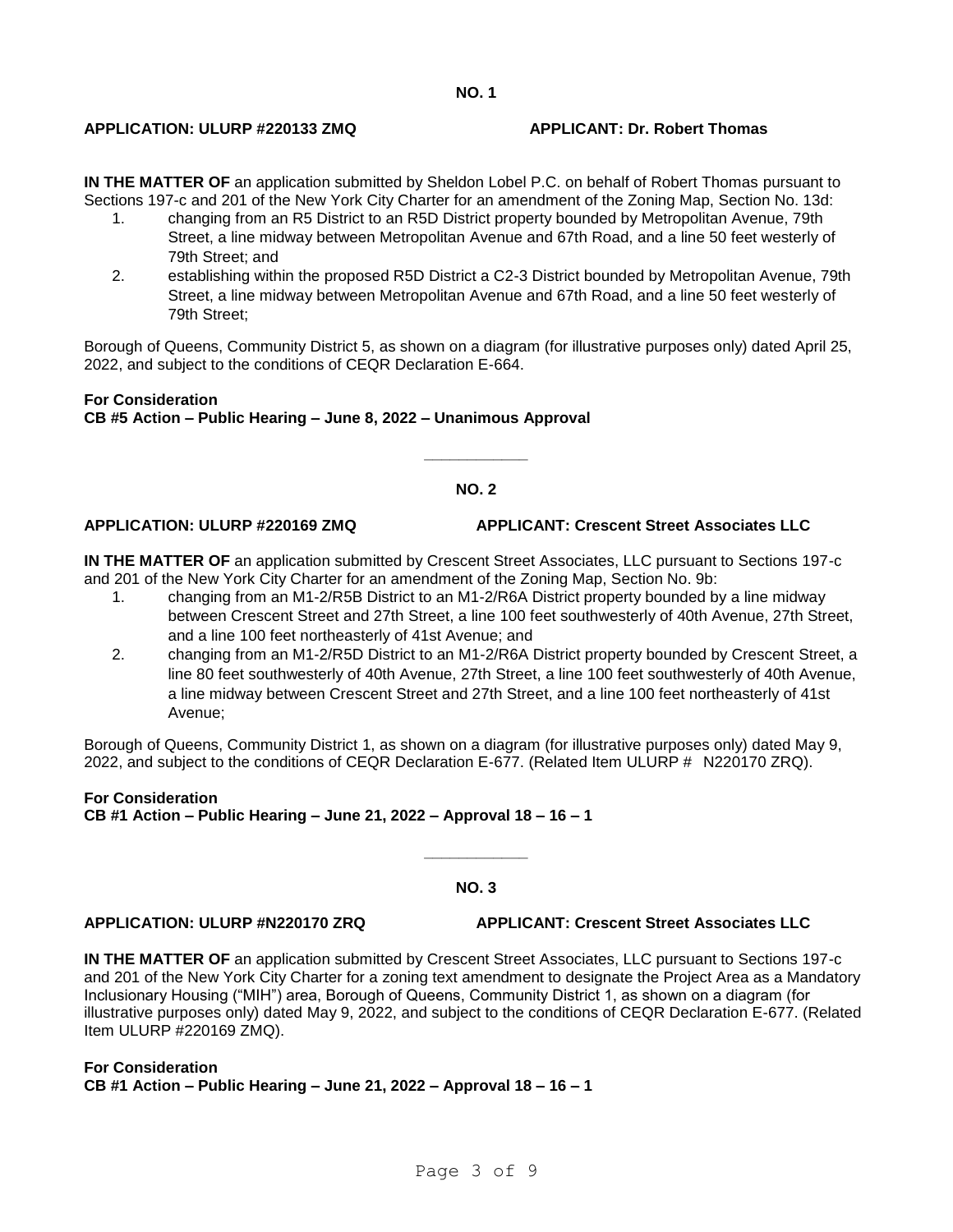**\_\_\_\_\_\_\_\_\_\_\_\_**

### **APPLICATION: ULURP #220364 ZMQ APPLICANT: Kaufman Astoria Bedrock I LLC and Silverstein Astoria Member LLC**

**IN THE MATTER OF** an application submitted by Kaufman Astoria Bedrock I LLC and Silverstein Astoria Member LLC pursuant to Sections 197-c and 201 of the New York City Charter for an amendment of the Zoning Map, Section No. 9b:

- 1. changing from a C4-2A District to an M1-4/R9 District property bounded by 35thAvenue, a line midway between Steinway Street and 41st Street, 36th Avenue, and a line midway between of Steinway Street and 38th Street;
- 2. changing from an M1-1 District to an M1-4/R7-3 District property bounded by:
	- a. a line 100 feet southwesterly of 35th Avenue, a line midway between Steinway Street and 38th Street, a line 150 feet northeasterly of 36th Avenue, and 37th Street; and
	- b. a line 100 feet southwesterly of 35th Avenue, 42nd Street, a line 150 feet northerly of Northern Boulevard, a line 150 feet northeasterly of 36th Avenue, and a line midway between Steinway Street and 41st Street;
- 3. changing from an M1-1 District to an M1-4/R7X District property bounded by 35th Avenue, 43rd Street, a line 100 feet southwesterly of 35th Avenue, and 41st Street;
- 4. changing from an M1-1 District to an M1-4/R9 District property bounded by:
	- a. 35th Avenue, a line midway between Steinway Street and 38th Street, a line 100 feet southwesterly of 35th Avenue, and 37th Street;
	- b. a line 150 feet northeasterly of 36th Avenue, a line midway between Steinway Street and 38th Street, 36th Avenue, and 37th Street;
	- c. 35th Avenue, 41st Street, a line 100 feet southwesterly of 35th Avenue, and a line midway between Steinway and 41st Street; and
	- d. a line 150 feet northeasterly of 36th Avenue, 41st Street, 36th Avenue, and a line midway between Steinway Street and 41st Street;
- 5. changing from an M1-1 District to an M1-5/R9-1 District property bounded by a line 100 feet southwesterly of 35th Avenue, 43rd Street, Northern Boulevard, 36th Avenue, 41st Street, a line 150 feet northeasterly of 36th Avenue, a line 150 feet northerly of Northern Boulevard, and 42nd Street; and
- 6. establishing a Special Mixed Use District (MX-24) bounded by 35th Avenue, 43rd Street, Northern Boulevard, 36th Avenue, and 37th Street;

Borough of Queens, Community District 1, as shown on a diagram (for illustrative purposes only) dated April 25, 2022, and subject to the conditions of CEQR Declaration E-675. (Related ULURP #220365 ZSQ, #220366 ZSQ, #N220367 ZRQ, #220368 ZSQ, #220369 ZSQ, #220370 ZSQ, #220371 ZSQ, #220372 ZSQ, 220373 ZSQ, and 220374 ZSQ.)

**\_\_\_\_\_\_\_\_\_\_\_\_**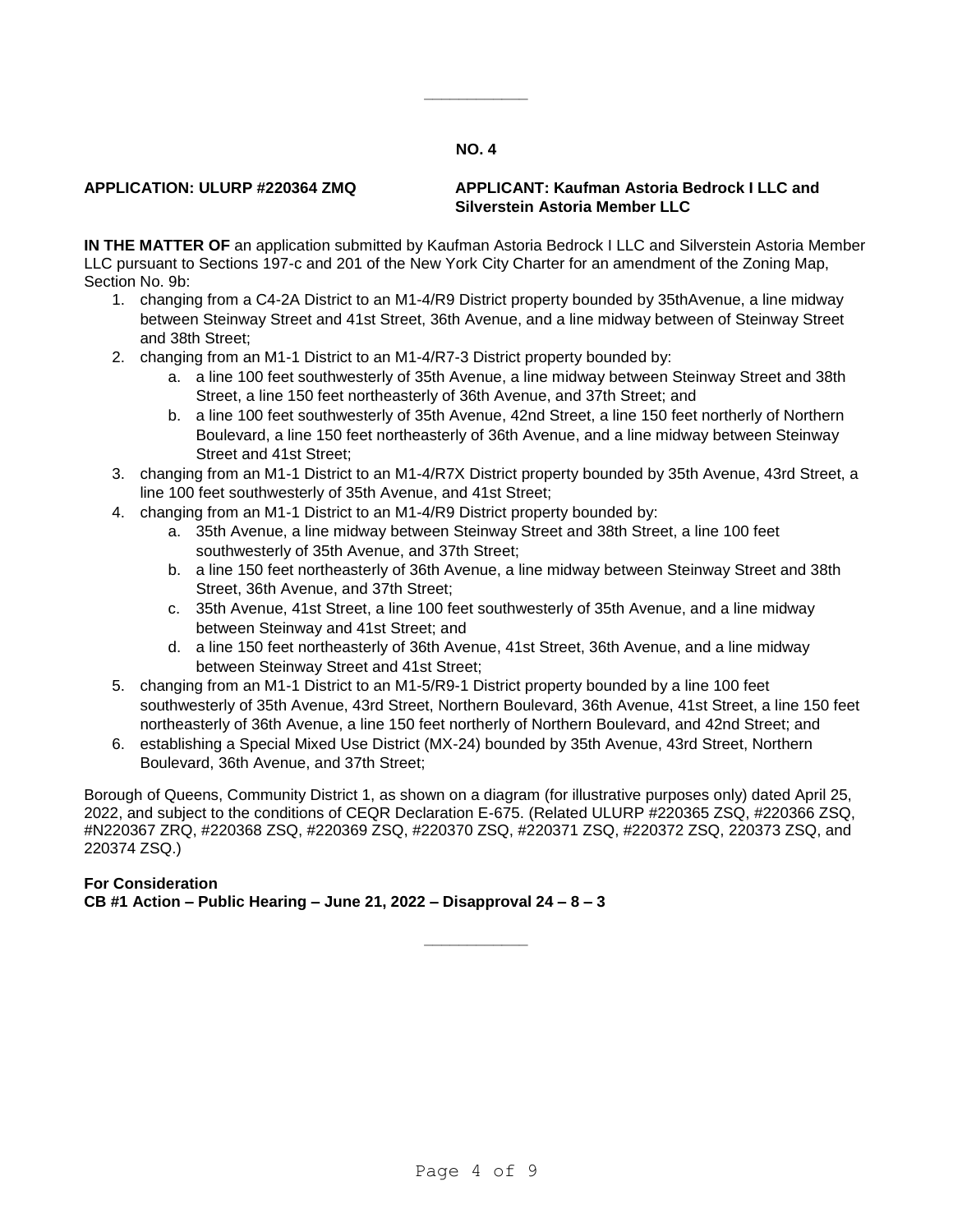### **APPLICATION: ULURP #220365 ZSQ APPLICANT: Kaufman Astoria Bedrock I LLC and Silverstein Astoria Member LLC**

**IN THE MATTER OF** an application submitted by Kaufman Astoria Bedrock I LLC and Silverstein Astoria Member LLC pursuant to Sections 197-c and 201 of the New York City Charter for the grant of a special permit pursuant to Section 74-745(a) of the Zoning Resolution to allow required or permitted accessory off-street parking spaces to be located anywhere within a large-scale general development without regard for zoning lot lines, in connection with a proposed mixed-use development, within a Large-Scale General Development generally bounded by 35th Avenue, Steinway Street, a line 100 feet southwesterly of 35th Avenue, a line midway between Steinway Street and 41st Street, 35th Avenue, a line 90 feet southeasterly of 42nd Street, a line 100 feet southwesterly of 35th Avenue, 43rd Street, Northern Boulevard, 42nd Street, a line 295 feet southwesterly of 35th Avenue, a line midway between 41st Street and 42nd Street, 36th Avenue, 41st Street, a line 150 feet northeasterly of 36th Avenue, a line midway between Steinway Street and 41st Street, a line 288 feet northeasterly of 36th Avenue, Steinway Street, a line 175 feet northeasterly of 36th Avenue, 38th Street, 36th Avenue, and 37th Street (Block 641, Lots 1, 4, 9, 51, 52 and 56; Block 668, Lot5; Block 669, Lots 13, 16, and 36; Block 670, Lots 4, 8, 20, 27, 30, and 47; and Block 671, Lots 1, 8, 12, 20 and 23), in M1-4/R7-3, M1-4/R7X, M1-4/R9 and M1-5/R9-1 Districts, within a Special Mixed Use District (MX-24), Borough of Queens, Community District 1. (Related ULURP #220364 ZMQ, #220366 ZSQ, #N220367 ZRQ, #220368 ZSQ, #220369 ZSQ, #220370 ZSQ, #220371 ZSQ, #220372 ZSQ, 220373 ZSQ, and 220374 ZSQ.)

#### **For Consideration CB #1 Action – Public Hearing – June 21, 2022 – Disapproval 24 – 8 – 3**

#### **NO. 6**

**\_\_\_\_\_\_\_\_\_\_\_\_**

### **APPLICATION: ULURP #220366 ZSQ APPLICANT: Kaufman Astoria Bedrock I LLC and Silverstein Astoria Member LLC**

**IN THE MATTER OF** an application submitted by Kaufman Astoria Bedrock I LLC and Silverstein Astoria Member LLC pursuant to Sections 197-c and 201 of the New York City Charter for the grant of special permits pursuant to the following Sections of the Zoning Resolution:

- 1. Section 74-74(a)(1) to allow the distribution of total allowable floor area without regard for the zoning lot lines or district boundaries; and
- 2. Section 74-743(a)(2) to modify the rear yard regulations of Sections 23-40 (Yard Regulations), 43- 40 (Yard Regulations) and 123-65 (Special Yard Regulations), the height and setback requirements of Sections 23-66 (Height and Setback Requirements for Quality Housing Buildings) and 123-66 (Height and Setback Regulations), and the minimum distance between buildings regulations of Section 23-711 (Standard Minimum Distance Between Buildings);

in connection with a proposed mixed-use development, within a Large-Scale General Development generally bounded by 35th Avenue, Steinway Street, a line 100 feet southwesterly of 35th Avenue, a line midway between Steinway Street and 41st Street, 35th Avenue, a line 90 feet southeasterly of 42nd Street, a line 100 feet southwesterly of 35th Avenue, 43rd Street, Northern Boulevard, 42nd Street, a line 295 feet southwesterly of 35th Avenue, a line midway between 41st Street and 42nd Street, 36th Avenue, 41st Street, a line 150 feet northeasterly of 36th Avenue, a line midway between Steinway Street and 41st Street, a line 288 feet northeasterly of 36th Avenue, Steinway Street, a line 175 feet northeasterly of 36th Avenue, 38th Street, 36th Avenue, and 37th Street (Block 641, Lots 1, 4, 9, 51, 52 and 56; Block 668, Lot 5; Block 669, Lots 13, 16, and 36; Block 670, Lots 4, 8, 20, 27, 30, and 47; and Block 671, Lot 1, 8, 12, 20 and 23), in M1-4/R7-3, M1-4/R7X, M1- 4/R9 and M1-5/R9-1 Districts, within a Special Mixed Use District (MX-24). (Related ULURP #220364 ZMQ, #220365 ZSQ, #N220367 ZRQ, #220368 ZSQ, #220369 ZSQ, #220370 ZSQ, #220371 ZSQ, #220372 ZSQ, 220373 ZSQ, and 220374 ZSQ.)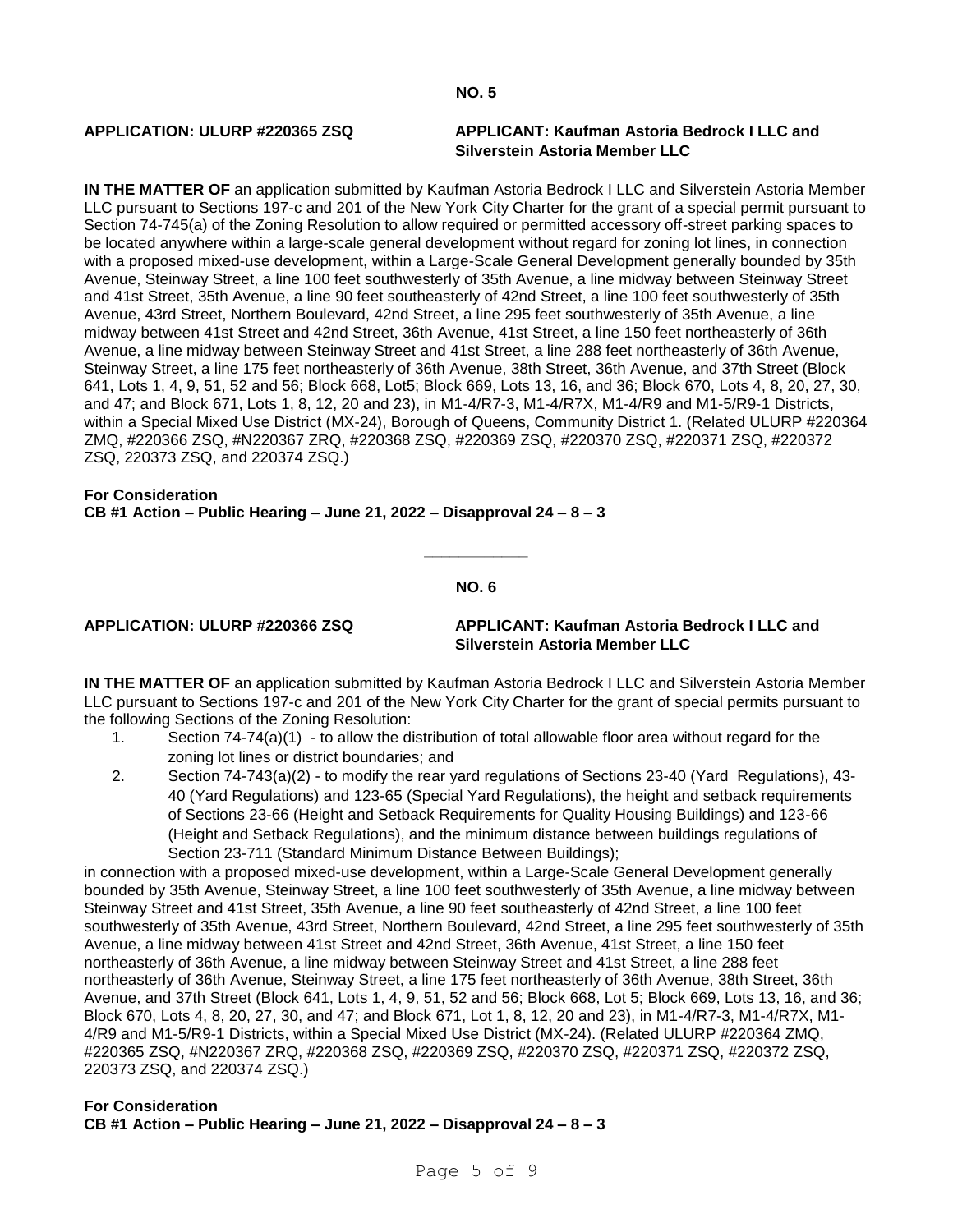**\_\_\_\_\_\_\_\_\_\_\_\_**

### **APPLICATION: ULURP #N220367 ZRQ APPLICANT: Kaufman Astoria Bedrock I LLC and Silverstein Astoria Member LLC**

**IN THE MATTER OF** an application submitted by Kaufman Astoria Bedrock I LLC and Silverstein Astoria Member LLC pursuant to Sections 197-c and 201 of the New York City Charter for a zoning text amendment to designate the Project Area as a Mandatory Inclusionary Housing ("MIH") area, Borough of Queens, Community District 1, as shown on a diagram (for illustrative purposes only) dated April 25, 2022 and subject to the conditions of CEQR Declaration E-675. (Related ULURP #220364 ZMQ, #220365 ZSQ, #220366 ZSQ, #220368 ZSQ, #220369 ZSQ, #220370 ZSQ, #220371 ZSQ, #220372 ZSQ, 220373 ZSQ, and 220374 ZSQ.)

**For Consideration CB #1 Action – Public Hearing – June 21, 2022 – Disapproval 24 – 8 – 3**

#### **NO. 8**

**\_\_\_\_\_\_\_\_\_\_\_\_**

#### **APPLICATION: ULURP #220368 ZSQ APPLICANT: Kaufman Astoria Bedrock I LLC and Silverstein Astoria Member LLC**

**IN THE MATTER OF** an application submitted by Kaufman Astoria Bedrock I LLC and Silverstein Astoria Member LLC pursuant to Sections 197-c and 201 of the New York City Charter for the grant of a special permit pursuant to Section 74-744(c) of the Zoning Resolution, and subject to the provisions of paragraphs (a)(1), (a)(2) or (a)(3) of Section 74-743 (Special provisions for bulk modification), to modify the signage regulations of Section 32-60 (Sign Regulations) and Section 123-40 (Sign Regulations), in connection with a proposed mixed-use development, within a Large-Scale General Development generally bounded by 35th Avenue, Steinway Street, a line 100 feet southwesterly of 35th Avenue, a line midway between Steinway Street and 41st Street, 35th Avenue, a line 90 feet southeasterly of 42nd Street, a line 100 feet southwesterly of 35th Avenue, 43rd Street, Northern Boulevard, 42nd Street, a line 295 feet southwesterly of 35th Avenue, a line midway between 41st Street and 42nd Street, 36th Avenue, 41st Street, a line 150 feet northeasterly of 36th Avenue, a line midway between Steinway Street and 41st Street, a line 288 feet northeasterly of 36th Avenue, Steinway Street, a line 175 feet northeasterly of 36th Avenue, 38th Street, 36th Avenue, and 37th Street (Block 641, Lots 1, 4, 9, 51, 52 and 56; Block 668, Lot 5; Block 669, Lots 13, 16, and 36; Block 670, Lots 4, 8, 20, 27, 30, and 47; and Block 671, Lot 1, 8, 12, 20 and 23), in M1-4/R7-3, M1-4/R7X, M1-4/R9 and M1-5/R9-1 Districts, within a Special Mixed Use District (MX-24), Borough of Queens, Community District 1. (Related ULURP #220364 ZMQ, #220365 ZSQ, #220366 ZSQ, #N220367 ZRQ, #220369 ZSQ, #220370 ZSQ, #220371 ZSQ, #220372 ZSQ, 220373 ZSQ, and 220374 ZSQ.)

### **For Consideration CB #1 Action – Public Hearing – June 21, 2022 – Disapproval 24 – 8 – 3**

**\_\_\_\_\_\_\_\_\_\_\_\_**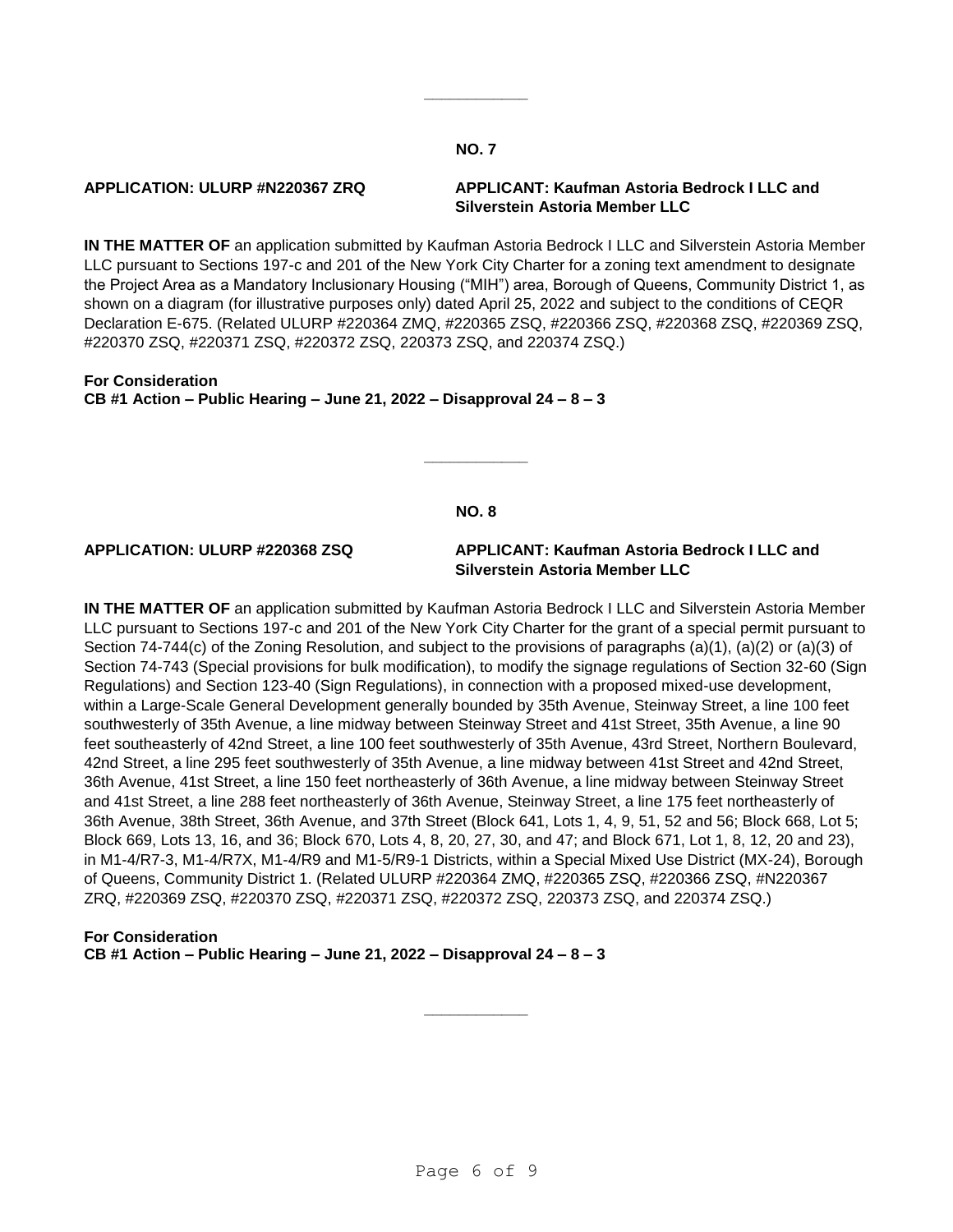### **APPLICATION: ULURP #220369 ZSQ APPLICANT: Kaufman Astoria Bedrock I LLC and Silverstein Astoria Member LLC**

**IN THE MATTER OF** an application submitted by Kaufman Astoria Bedrock I LLC and Silverstein Astoria Member LLC pursuant to Sections 197-c and 201 of the New York City Charter for the grant of a special permit pursuant to Section 74-745(b) of the Zoning Resolution to allow a reduction of loading berth requirements of Sections 44-52 (Required Accessory Off-Street Loading Berths) and 123-70 (Parking and Loading), within a Large-Scale General Development generally bounded by 35th Avenue, Steinway Street, a line 100 feet southwesterly of 35th Avenue, a line midway between Steinway Street and 41st Street, 35th Avenue, a line 90 feet southeasterly of 42nd Street, a line 100 feet southwesterly of 35th Avenue, 43rd Street, Northern Boulevard, 42nd Street, a line 295 feet southwesterly of 35th Avenue, a line midway between 41st Street and 42nd Street, 36th Avenue, 41st Street, a line 150 feet northeasterly of 36th Avenue, a line midway between Steinway Street and 41st Street, a line 288 feet northeasterly of 36th Avenue, Steinway Street, a line 175 feet northeasterly of 36th Avenue, 38th Street, 36th Avenue, and 37th Street (Block 641, Lots 1, 4, 9, 51, 52 and 56; Block 668, Lot 5; Block 669, Lots 13, 16, and 36; Block 670, Lots 4, 8, 20, 27, 30, and 47; and Block 671, Lot 1, 8, 12, 20 and 23), in M1-4/R7-3, M1-4/R7X, M1- 4/R9 and M1-5/R9-1 Districts, within a Special Mixed Use District (MX-24), Borough of Queens, Community 1. (Related ULURP #220364 ZMQ, #220365 ZSQ, #220366 ZSQ, #N220367 ZRQ, #220368 ZSQ, #220370 ZSQ, #220371 ZSQ, #220372 ZSQ, 220373 ZSQ, and 220374 ZSQ.)

#### **For Consideration CB #1 Action – Public Hearing – June 21, 2022 – Disapproval 24 – 8 – 3**

**NO. 10**

**\_\_\_\_\_\_\_\_\_\_\_\_**

**APPLICATION: ULURP #220370 ZSQ APPLICANT: Kaufman Astoria Bedrock I LLC and Silverstein Astoria Member LLC**

**IN THE MATTER OF** an application submitted by Kaufman Astoria Bedrock I LLC and Silverstein Astoria Member LLC pursuant to Sections 197-c and 201 of the New York City Charter for the grant of a special permit pursuant to Section 74-922 of the Zoning Resolution to allow certain large retail establishments (Use Group 6 and/or Use Group 10A uses) with no limitation on floor area per establishment, in connection with a proposed mixed-use development, on property bounded by 35th Avenue, 38th Street, 36th Avenue, and 37th Street (Block 641, Lots 1, 4, 9, 51, 52 and 56), in M1-4/R7-3 and M1-4/R9 Districts, within a Special Mixed Use District (MX-24), Borough of Queens, Community District 1. (Related ULURP #220364 ZMQ, #220365 ZSQ, #220366 ZSQ, #N220367 ZRQ, #220368 ZSQ, #220369 ZSQ, #220371 ZSQ, #220372 ZSQ, 220373 ZSQ, and 220374 ZSQ.)

**\_\_\_\_\_\_\_\_\_\_\_\_**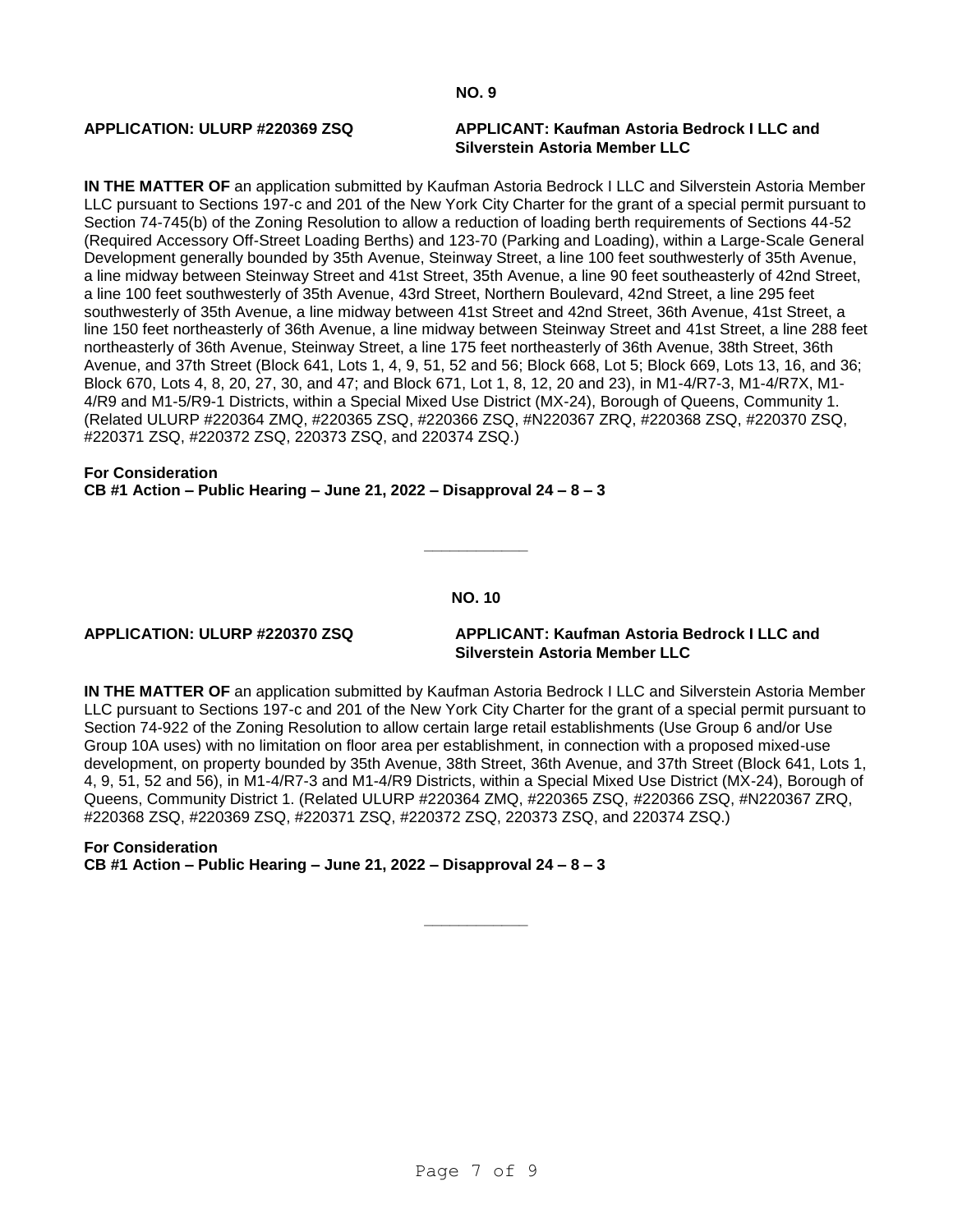### **APPLICATION: ULURP #220371 ZSQ APPLICANT: Kaufman Astoria Bedrock I LLC and Silverstein Astoria Member LLC**

**IN THE MATTER OF** an application submitted by Kaufman Astoria Bedrock I LLC and Silverstein Astoria Member LLC pursuant to Sections 197-c and 201 of the New York City Charter for the grant of a special permit pursuant to Section 74-922 of the Zoning Resolution to allow certain large retail establishments (Use Group 6 and/or Use Group 10A uses) with no limitation on floor area per establishment, in connection with a proposed mixed-use development, on property bounded by 35th Avenue, Steinway Street, a line 180 feet northeasterly of 36th Avenue, and 38th Street (Block 668, Lot 5), in M1-4/R7-3 and M1-4/R9 Districts, within a Special Mixed Use District (MX-24), Borough of Queens, Community District 1. (Related ULURP #220364 ZMQ, #220365 ZSQ, #N220367 ZRQ, #220368 ZSQ, #220369 ZSQ, #220370 ZSQ, #220372 ZSQ, 220373 ZSQ, and 220374 ZSQ.)

**For Consideration CB #1 Action – Public Hearing – June 21, 2022 – TBD**

### **NO. 12**

**\_\_\_\_\_\_\_\_\_\_\_\_**

**APPLICATION: ULURP #220372 ZSQ APPLICANT: Kaufman Astoria Bedrock I LLC and Silverstein Astoria Member LLC**

**IN THE MATTER OF** an application submitted by Kaufman Astoria Bedrock I LLC and Silverstein Astoria Member LLC pursuant to Sections 197-c and 201 of the New York City Charter for the grant of a special permit pursuant to Section 74-922 of the Zoning Resolution to allow certain large retail establishments (Use Group 6 and/or Use Group 10A uses) with no limitation on floor area per establishment, in connection with a proposed mixed-use development, on property generally bounded by 35th Avenue, 41st Street, a line 150 feet northeasterly of 36th Avenue, a line midway between Steinway Street and 41st Street, a line 290 feet northeasterly of 36th Avenue, Steinway Street, a line 100 feet southwesterly of 35th Avenue, and a line midway between Steinway Street and 41st Street (Block 669, Lot 13, 16 & 36), in M1-4/R7-3 and M1-4/R9 Districts, within a Special Mixed Use District (MX-24), Borough of Queens, Community District 1. (Related ULURP #220364 ZMQ, #220365 ZSQ, #220366 ZSQ, #N220367 ZRQ, #220368 ZSQ, #220369 ZSQ, #220370 ZSQ, #220371 ZSQ, 220373 ZSQ, and 220374 ZSQ.)

**\_\_\_\_\_\_\_\_\_\_\_\_**